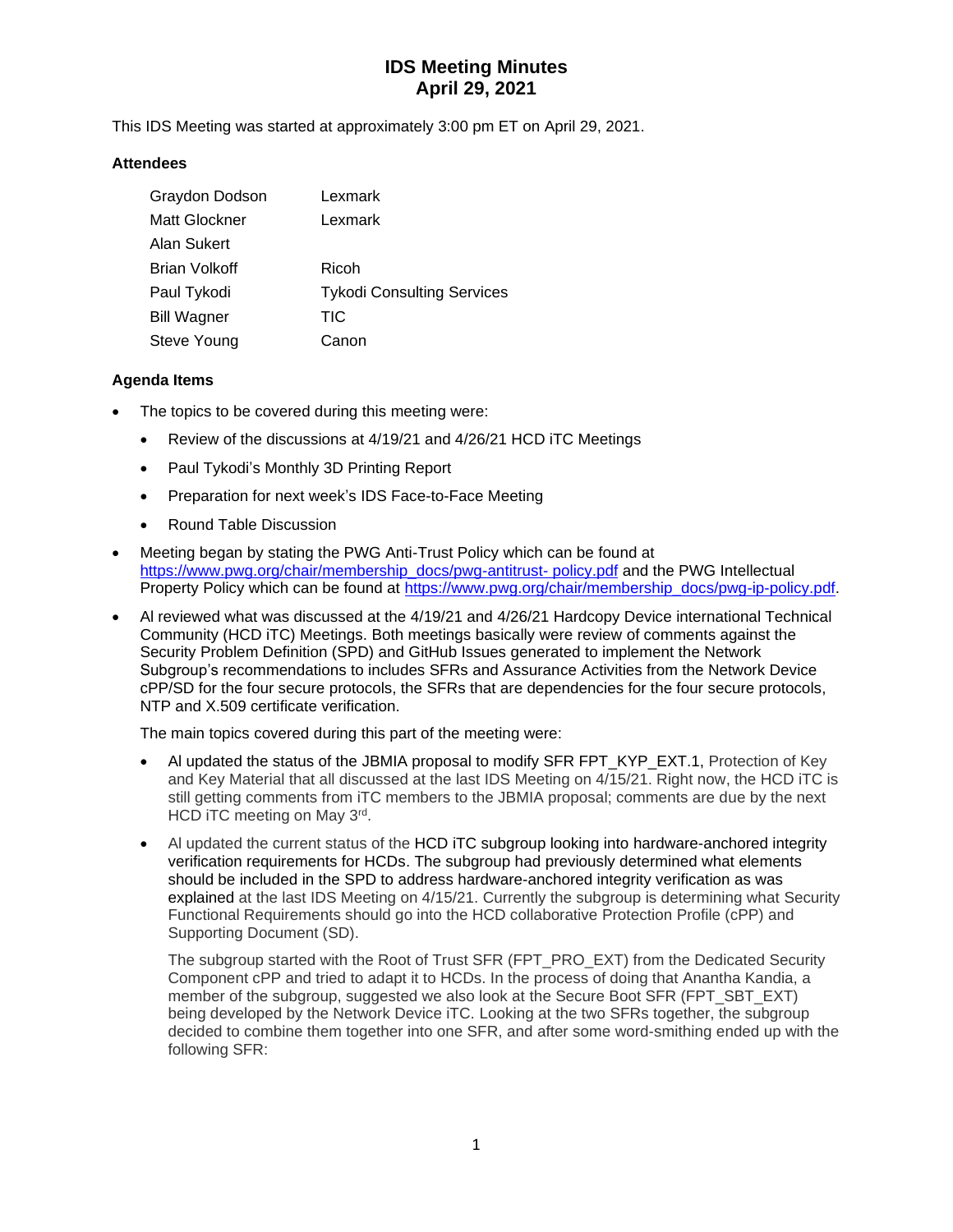## **IDS Meeting Minutes April 29, 2021**

## **FPT\_PRO\_EXT.1 Root of Trust**

**FPT\_PRO\_EXT.1.1** The TSF shall contain a Root of Trust (RoT) that is implemented in immutable memory.

**FPT\_PRO\_EXT.1.2** The TSF shall use the RoT to confirm integrity of its firmware/software at boot time using a [selection: digital signature, message authentication] verification method.

**FPT\_PRO\_EXT.1.3** The TSF shall [selection: enter maintenance mode, boot into single user mode, halt boot process, reboot the device] in the event of a boot time verification failure.

FPT PRO\_EXT.1.4 Following failure of verification, the TSF shall provide a mechanism to: [selection: revert to previous TOE image, reinstall TOE image, perform a factory reset, contact vendor support].

The subgroup will recommend to the HCD iTC that this is the only SFR needed to address hardware-anchored integrity verification once it finishes work on the accompanying Assurance Activities.

- Lastly, Al went through a couple of the comments against the SPD that were reviewed at the two HCD iTC meetings. He focused on one comment against the Image Overwrite Organizational Security Policy (OSP) in the SPD that wanted to add cryptographic erase to overwriting data for this OSP. He used this comment to make the point that what appeared to be a simple comment can open up a large discussion because including crypto erase can have ripple effects in terms of having to add additional wording to the SPD and possible additional one or more SFRs to allow for cryptographic erase depending on how this comment is addressed.
- Paul Tykodi then provided his monthly 3D Printing report with the following items:
	- The American Association of Testing and Materials (ASTM) CoE publishes a monthly newsletter. This month's newsletter contained a link [\(Cybersecurity in Digital Manufacturing: Role of](https://amcoe.us19.list-manage.com/track/click?u=a90132494deed240c3fc3fd2c&id=a98bde6189&e=2b44b811ef)  [Professional Societies.](https://amcoe.us19.list-manage.com/track/click?u=a90132494deed240c3fc3fd2c&id=a98bde6189&e=2b44b811ef)) to a YouTube vide entitled "Cybersecurity in Digital Manufacturing: Role of Professional Societies". In the video it mentions the IEEE Technical Committee on Cyber-Physical Systems [\(http://www.ieee-cps.org/\)](http://www.ieee-cps.org/). Paul and I are going to look into this IEEE TC and see if it is something IDS should establish a liaison with.
	- ASTM is establishing projects for the Digital Thread is Additive Manufacturing (essentially the digital path for 3D printing). The goal of these projects is to reduce the information gaps by normalizing the information the information received during the various steps during the Digital Thread. The two efforts Paul is involved with are:
		- Define data information to be shared for data dictionaries
		- Define data packages for Computer-Aided Manufacturing and develop a Digital Thread Map that included a placeholder for security

Paul is helping to get the PWG involved via IPP prototyping to help improve cybersecurity with common data exchange formats.

- ASTM is sponsoring a Cybersecurity Training class for industry at Auburn University o May 10<sup>th</sup>
- There will be the AMSec 2021: International Workshop on Additive Manufacturing (3D Printing) Security on Nov 19<sup>th</sup> in Soule, South Korea. Paul and Al plan to submit a paper to this workshop based on the presentation they made last October 2020 to the INCITS on "Common Criteria Certification and How It May Be Applied to 3D Printing."